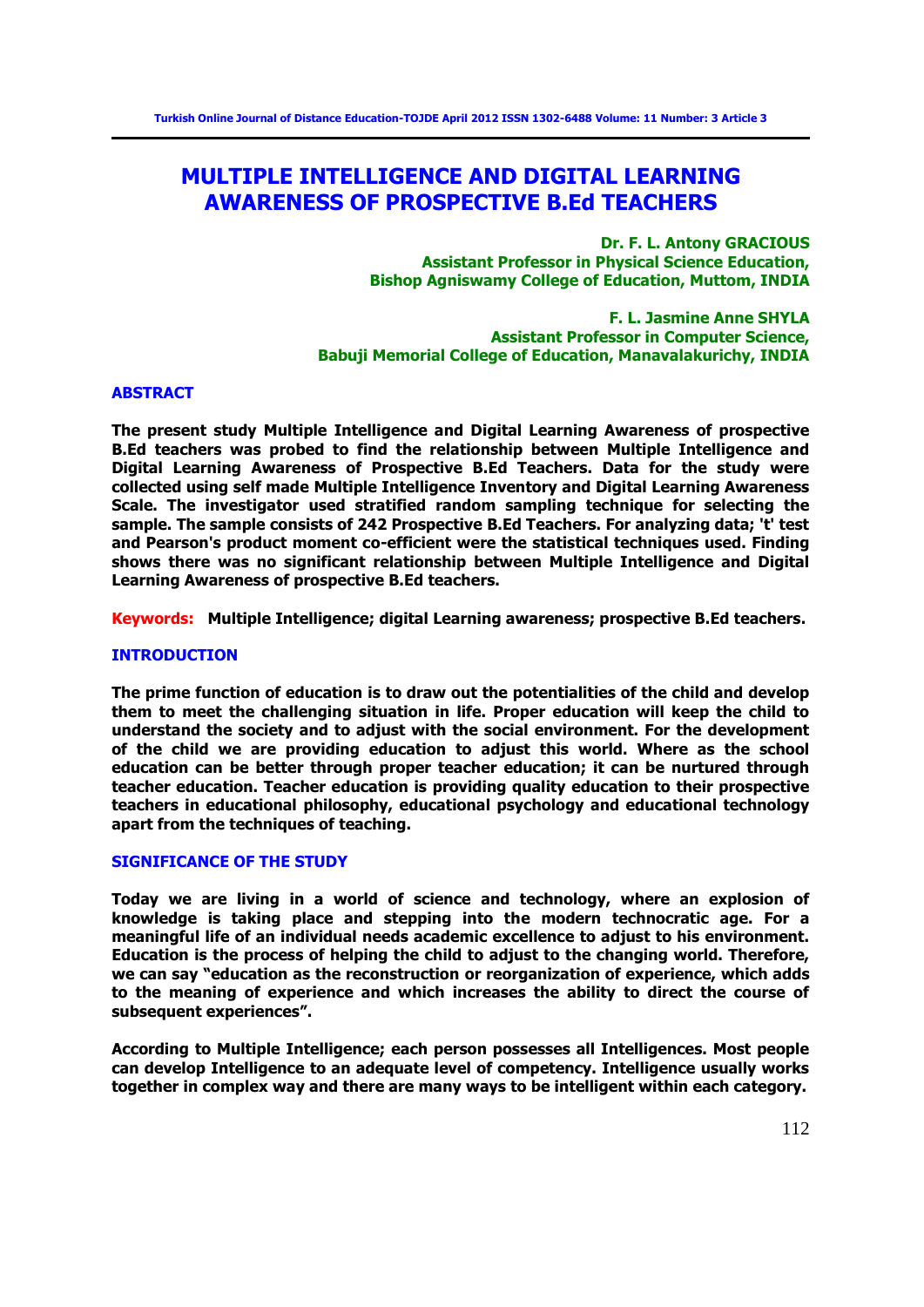**Multiple Intelligence says that students can be intelligent in diverse ways. In the technologically sophisticated modern work fields, these Intelligences can play a vital role of equipping Digital Learning technologies. Digital Learning technologies include electronic networks embodying with computer learning methodologies linked by technical protocols. Digital Learning can be defined as "anything which allows us to get information, to communicate with each other, or to have an effect on the environment using electronic or digital equipment". Some use the term digital learning as distance learning through internet. Digital Learning is becoming a ubiquitous component of the physical and social world occupied by young children. It is an important part of the private and work lives of most people, including those who support young children learning and development like parents, family members, caregivers, or early childhood educators.** 

**The teacher can interact with students of different ages from infants to adults, students with different abilities and students with learning disabilities. If a student is to be prepared for their future, then its an essential attribute of effective teacher is awareness of the realities of the world in psychology and technology. Then only the prospective B.Ed teachers can mould future generation. So the investigator wants to study the variables Multiple Intelligence and Digital Learning Awareness of prospective B.Ed teachers.** 

#### **STATEMENT OF THE PROBLEM**

**Statement of the problem is entitled as "Multiple Intelligence and Digital Learning Awareness of prospective B.Ed teachers". The investigator adopted the following definitions for the terms used in this title.** 

#### **MULTIPLE INTELLIGENCE**

**Multiple Intelligence is a set of skills allowing individuals to find and resolve genuine problems they face. Multiple Intelligence includes verbal linguistic Intelligence, logical mathematical Intelligence, visual spatial Intelligence, bodily kinesthetic Intelligence, musical rhythmic Intelligence, interpersonal Intelligence, intrapersonal Intelligence, naturalistic Intelligence and existentialistic Intelligence of Howard Gardner.** 

#### **DIGITAL LEARNING AWARENESS**

**Digital learning is an accumulated and systematized learning through Internet. Digital Learning Awareness is the awareness of learning technologies in technical, technological skills; as well as new learning environment of learning by virtualy and personaly needed for an effective teacher to teach effectively.**

#### **PROSPECTIVE B.Ed TEACHERS and OBJECTIVES OF THE STUDY**

**Prospective B.Ed Teachers are the student-teachers who undergo a pre-service training on teaching learning process that provides experiences for development towards good teaching. B.Ed is skill process, undergoing training in teaching skills at the colleges of Education. The major objective of the study is to find the difference between** 

- **Multiple Intelligence;**
- **Digital Learning Awareness and**
- **relationship between Multiple Intelligence and Digital Learning Awareness of Prospective B.Ed Teachers.**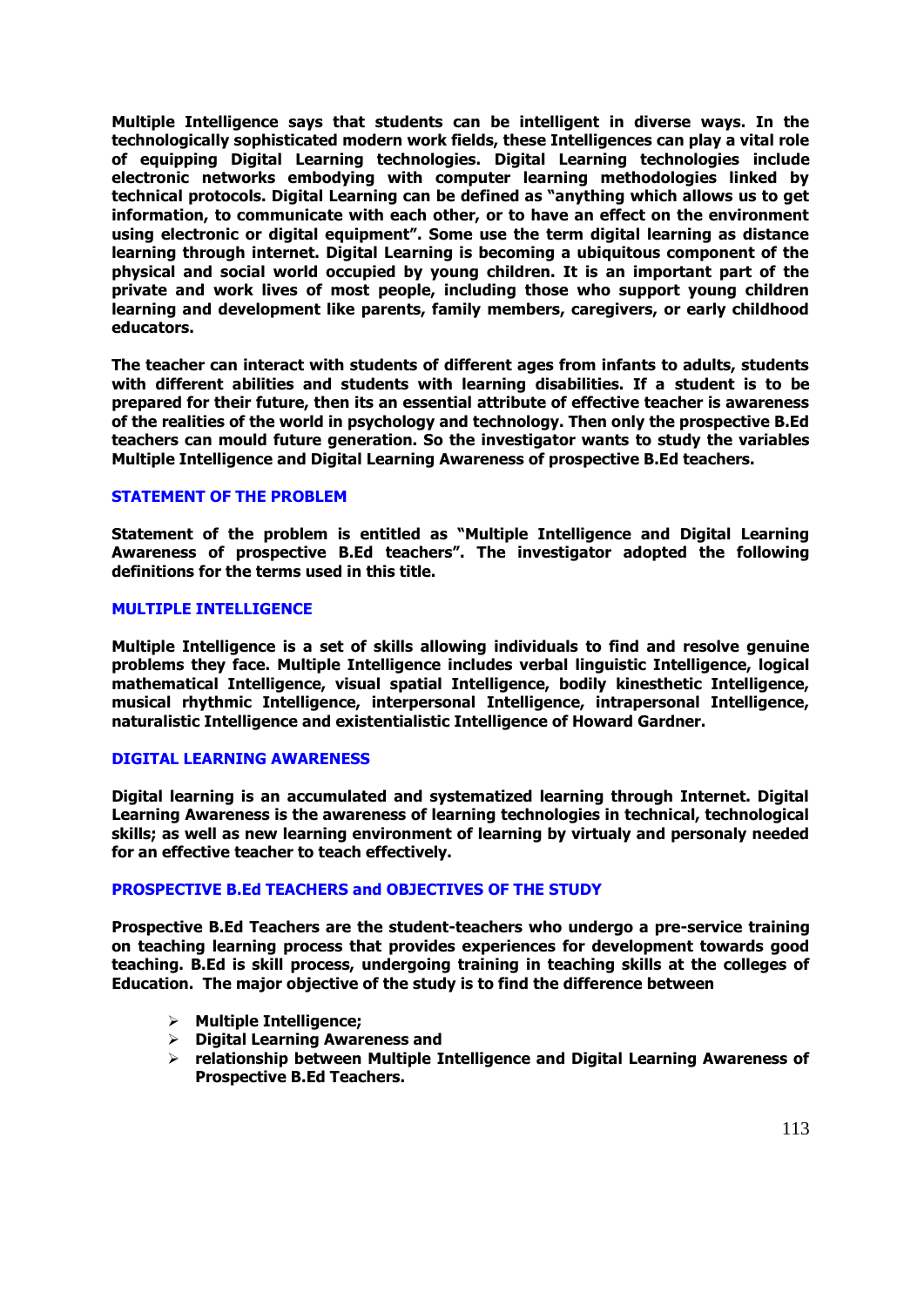#### **NULL HYPOTHESES**

- **There is no significant difference between age above 22 and age below 22 Prospective B.Ed Teachers in their Multiple Intelligence.**
- **There is no significant difference between rural and urban Prospective B.Ed Teachers in their Multiple Intelligence.**
- **There is no significant difference between joint and single family Prospective B.Ed Teachers in their Multiple Intelligence.**
- **There is no significant difference between age above 22 and age below 22 Prospective B.Ed Teachers in their Digital Learning Awareness.**
- **There is no significant difference between rural and urban Prospective B.Ed Teachers in their Digital Learning Awareness.**
- **There is no significant difference between joint and single family Prospective B.Ed Teachers in their Digital Learning Awareness.**
- **There is no significant relationship between Multiple Intelligence and Digital Learning Awareness of Prospective B.Ed Teachers.**

### **METHOD**

**The investigator has adopted survey method for this study. Multiple Intelligence Inventory and Digital Learning Awareness Scale developed by the investigators were used for the data collection. Content Validity was found through educational experts and reliability of the tools was found through test-retest method. The reliability of Multiple Intelligence Inventory and Digital Learning Awareness Scale were 0.76 and 0.91 respectively. Population for this study were Prospective B.Ed Teachers studying in colleges of Education affiliated to the Tamilnadu Teachers Education University, Chennai at Tirunelveli, Thoothukudi and Kanyakumari districts. The investigator used stratified random sampling technique for selecting the sample. The sample consists of 242 Prospective B.Ed Teachers. For analyzing data; 't' test and Pearson's product moment coefficient were the statistical techniques used.** 

#### **DATA ANALYSIS**

| <b>Dimensions</b>       | Age             | N   | Mean  | S.D    | `t' value | Remarks                |
|-------------------------|-----------------|-----|-------|--------|-----------|------------------------|
| Verbal                  | Above 22        | 96  | 9.67  | 2.570  |           |                        |
|                         | <b>Below 22</b> | 146 | 10.88 | 3.120  | 3.159     | <b>Significant</b>     |
|                         | Above 22        | 96  | 10.74 | 3.075  | 0.646     | <b>Not</b>             |
| <b>Logical</b>          | <b>Below 22</b> | 146 | 10.47 | 3.191  |           | <b>Significant</b>     |
| <b>Spatial</b>          | Above 22        | 96  | 14.69 | 4.011  | 1.167     | <b>Not</b>             |
|                         | <b>Below 22</b> | 146 | 15.25 | 3.462  |           | <b>Significant</b>     |
| <b>Musical</b>          | Above 22        | 96  | 38.31 | 10.067 | 1.509     | <b>Not</b>             |
|                         | <b>Below 22</b> | 146 | 36.22 | 9.312  |           | <b>Significant</b>     |
| Kinesthetic             | Above 22        | 96  | 15.24 | 4.044  | 1.492     | <b>Not</b>             |
|                         | <b>Below 22</b> | 146 | 14.41 | 4.380  |           | <b>Significant</b>     |
| <b>Naturalistic</b>     | Above 22        | 96  | 13.61 | 3.972  | 4.188     | <b>Significant</b>     |
|                         | <b>Below 22</b> | 146 | 15.79 | 3.955  |           |                        |
| <b>Existentialistic</b> | Above 22        | 96  | 16.97 | 5.218  | 0.473     | <b>Not</b>             |
|                         | <b>Below 22</b> | 146 | 17.26 | 4.304  |           | <b>Significant</b>     |
|                         | Above 22        | 96  | 16.02 | 4.688  |           | <b>Not</b>             |
| <b>Inter Personal</b>   | <b>Below 22</b> | 146 | 16.29 | 2.865  | 0.549     | <b>Significant</b>     |
| <b>Intra Personal</b>   | Above 22        | 96  | 15.80 | 3.011  | 0.920     | <b>Not Significant</b> |
|                         | <b>Below 22</b> | 146 | 15.42 | 3.194  |           |                        |

**Table: 1** 

**Difference between Multiple Intelligence of Prospective B.Ed Teachers by their age** 

**(Table value of 't' at 5% level of significance is 1.96)**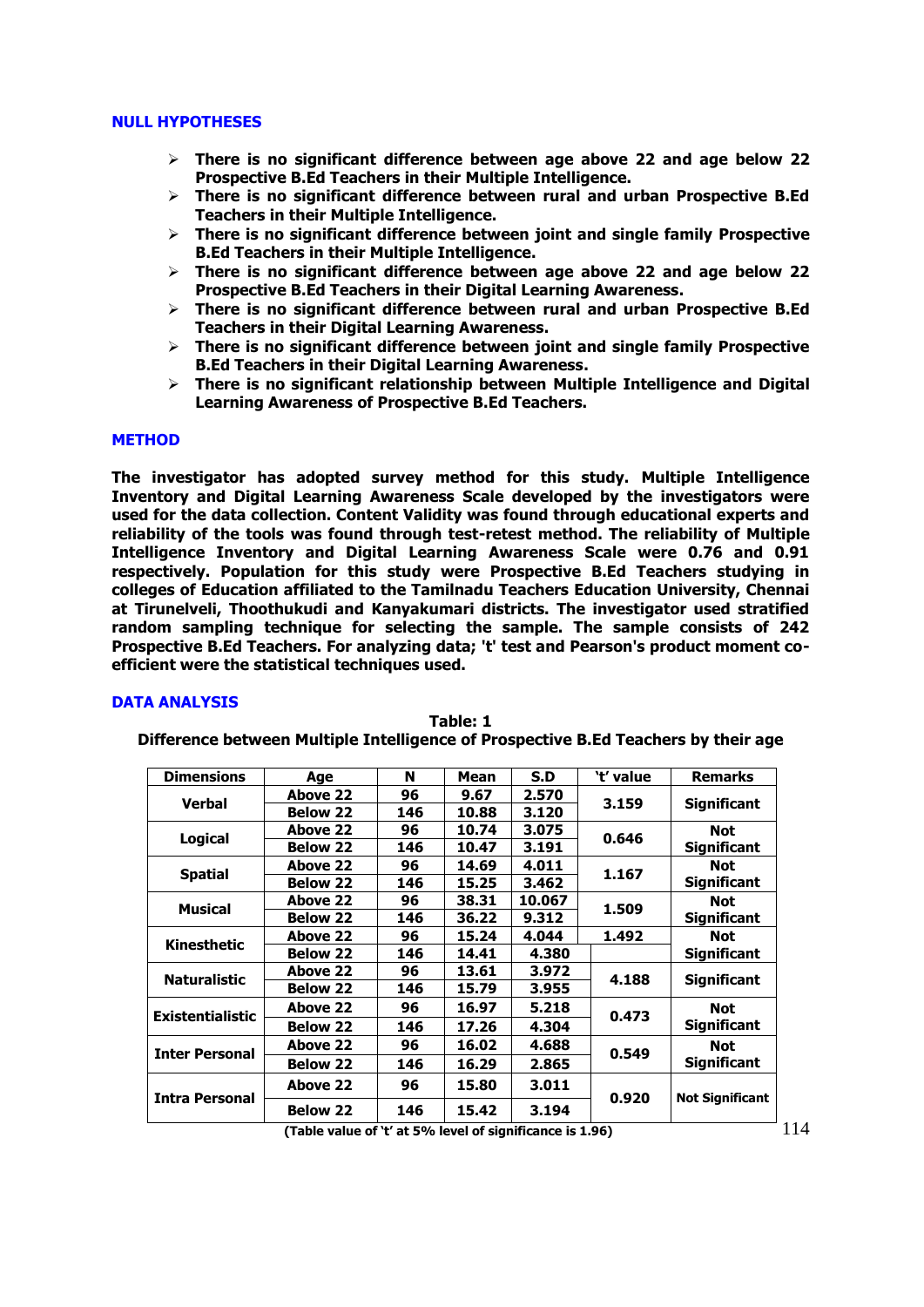| <b>Dimensions</b>       | <b>Locality</b> | N   | Mean  | S.D    | 't' value | <b>Remarks</b>     |  |
|-------------------------|-----------------|-----|-------|--------|-----------|--------------------|--|
| <b>Verbal</b>           | <b>Rural</b>    | 204 | 10.50 | 2.967  | 2.046     | <b>Significant</b> |  |
|                         | <b>Urban</b>    | 38  | 9.38  | 2.742  |           |                    |  |
| <b>Logical</b>          | <b>Rural</b>    | 204 | 10.68 | 3.126  | 2.640     | <b>Significant</b> |  |
|                         | <b>Urban</b>    | 38  | 9.21  | 2.226  |           |                    |  |
| <b>Spatial</b>          | <b>Rural</b>    | 204 | 15.25 | 3.663  | 1.527     | <b>Not</b>         |  |
|                         | <b>Urban</b>    | 38  | 14.21 | 3.748  |           | <b>Significant</b> |  |
| <b>Musical</b>          | <b>Rural</b>    | 204 | 36.02 | 9.282  | 1.583     | <b>Not</b>         |  |
|                         | <b>Urban</b>    | 38  | 33.21 | 11.452 |           | <b>Significant</b> |  |
| Kinesthetic             | <b>Rural</b>    | 204 | 14.89 | 3.971  | 1.542     | <b>Not</b>         |  |
|                         | <b>Urban</b>    | 38  | 13.68 | 5.703  |           | <b>Significant</b> |  |
| <b>Naturalistic</b>     | <b>Rural</b>    | 204 | 15.30 | 3.979  | 2.541     | <b>Significant</b> |  |
|                         | <b>Urban</b>    | 38  | 13.41 | 4.193  |           |                    |  |
| <b>Existentialistic</b> | <b>Rural</b>    | 204 | 17.30 | 4.738  | 0.682     | <b>Not</b>         |  |
|                         | <b>Urban</b>    | 38  | 16.71 | 4.407  |           | <b>Significant</b> |  |
| <b>Inter Personal</b>   | <b>Rural</b>    | 204 | 16.23 | 3.812  | 0.050     | <b>Not</b>         |  |
|                         | <b>Urban</b>    | 38  | 16.26 | 2.968  |           | <b>Significant</b> |  |
| <b>Intra Personal</b>   | <b>Rural</b>    | 204 | 15.81 | 2.909  | 2.530     | <b>Significant</b> |  |
|                         | <b>Urban</b>    | 38  | 14.35 | 4.119  |           |                    |  |

**Table 2. Difference between Multiple Intelligence of Prospective B.Ed Teachers by their Locality** 

**(Table value of 't' at 5% level of significance is 1.96)**

## **Table: 3 Difference between Multiple Intelligence of Prospective B.Ed Teachers by their Family**

| <b>Dimensions</b>       | <b>Family</b> | N   | Mean  | S.D   | 't' value | <b>Remarks</b>         |
|-------------------------|---------------|-----|-------|-------|-----------|------------------------|
| <b>Verbal</b>           | Joint         | 55  | 8.93  | 2.159 | 4.327     | <b>Significant</b>     |
|                         | Single        | 187 | 10.83 | 3.040 |           |                        |
| <b>Logical</b>          | Joint         | 55  | 10.45 | 2.847 | 0.332     | <b>Not Significant</b> |
|                         | <b>Single</b> | 187 | 10.61 | 3.230 |           |                        |
| <b>Spatial</b>          | Joint         | 55  | 14.58 | 3.895 | 1.022     | <b>Not Significant</b> |
|                         | <b>Single</b> | 187 | 15.16 | 3.630 |           |                        |
| <b>Musical</b>          | <b>Joint</b>  | 55  | 35.60 | 8.841 | 0.120     | <b>Not Significant</b> |
|                         | <b>Single</b> | 187 | 35.42 | 9.889 |           |                        |
| Kinesthetic             | Joint         | 55  | 13.31 | 3.976 | 2.892     | <b>Significant</b>     |
|                         | <b>Single</b> | 187 | 15.16 | 4.228 |           |                        |
| <b>Naturalistic</b>     | Joint         | 55  | 15.29 | 5.370 | 0.743     | <b>Not Significant</b> |
|                         | Single        | 187 | 14.82 | 3.648 |           |                        |
| <b>Existentialistic</b> | Joint         | 55  | 16.38 | 3.499 | 1.378     | <b>Not Significant</b> |
|                         | <b>Single</b> | 187 | 17.37 | 4.960 |           |                        |
| <b>Inter Personal</b>   | Joint         | 55  | 14.60 | 3.567 | 3.711     | <b>Significant</b>     |
|                         | Single        | 187 | 16.65 | 3.605 |           |                        |
| <b>Intra Personal</b>   | Joint         | 55  | 16.55 | 2.448 | 2.657     | <b>Significant</b>     |
|                         | <b>Single</b> | 187 | 15.29 | 3.245 |           |                        |

**(Table value of 't' at 5% level of significance is 1.96)**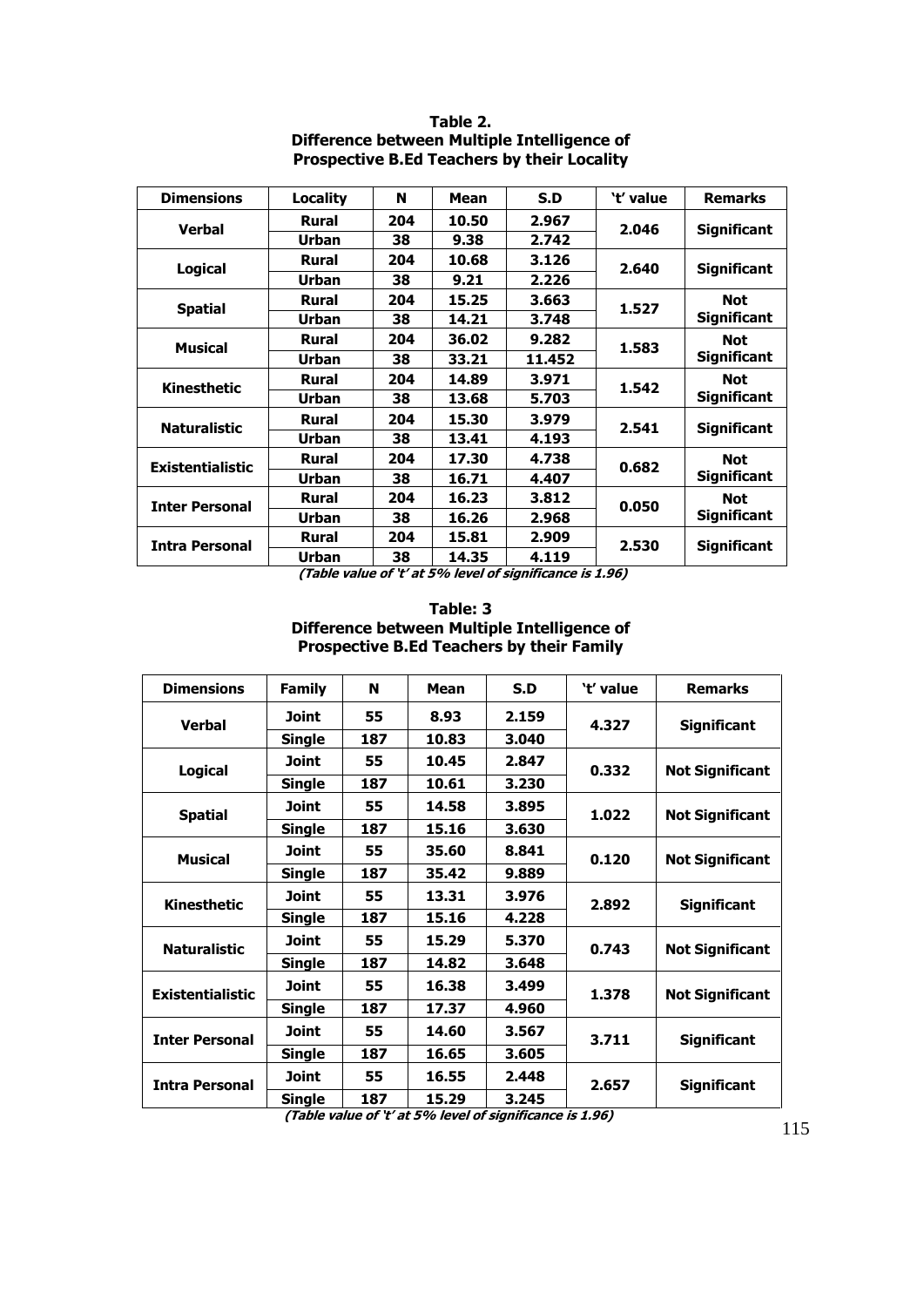## **Table: 4 Difference between Digital Learning Awareness of Prospective B.Ed Teachers by their age**

|                                                          | Aae             | N   | Mean  | S.D    | 't' value | <b>Remarks</b>     |  |
|----------------------------------------------------------|-----------------|-----|-------|--------|-----------|--------------------|--|
| <b>Digital Learning</b>                                  | Above 22        | 96  | 47.88 | 10.723 | 2.194     | <b>Significant</b> |  |
| <b>Awareness</b>                                         | <b>Below 22</b> | 146 | 51.14 | 11.723 |           |                    |  |
| (Table value of 't' at 5% level of significance is 1 96) |                 |     |       |        |           |                    |  |

**(Table value of 't' at 5% level of significance is 1.96)** 

## **Table: 5 Difference between Digital Learning Awareness of Prospective B.Ed Teachers by their Locality**

| <b>Digital Learning</b><br><b>Awareness</b> | <b>Locality</b> | N   | Mean  | S.D    | 't' value | <b>Remarks</b>         |
|---------------------------------------------|-----------------|-----|-------|--------|-----------|------------------------|
|                                             | <b>Rural</b>    | 204 | 50.18 | 11.588 | 1.021     | <b>Not Significant</b> |
|                                             | Urban           | 38  | 48.03 | 10.020 |           |                        |

**(Table value of 't' at 5% level of significance is 1.96)**

**Table: 6 Difference between Digital Learning Awareness of Prospective B.Ed Teachers by their Family** 

| Digital Learning<br>Joint<br><b>Awareness</b>                       | Family        | N   | Mean  | S.D    | 't' value | <b>Remarks</b>     |  |
|---------------------------------------------------------------------|---------------|-----|-------|--------|-----------|--------------------|--|
|                                                                     |               | 55  | 52.87 | 8.752  | 2.253     |                    |  |
|                                                                     | <b>Single</b> | 187 | 48.96 | 11.977 |           | <b>Significant</b> |  |
| $(T_2 h/a, m l u a a f' k' a t F0$ . loval af cianificance is 1.06) |               |     |       |        |           |                    |  |

**(Table value of 't' at 5% level of significance is 1.96)**

#### **Table: 7**

 **Relationship between Digital Learning Awareness and Multiple Intelligence of Prospective B.Ed Teachers** 

| <b>Sample</b>      | Calculated 'v' value | Table 'v' value | <b>Remarks</b>         |
|--------------------|----------------------|-----------------|------------------------|
| <b>Total (242)</b> | 0.047                | 0.113           | <b>Not Significant</b> |

## **FINDINGS**

**Findings based on the hypotheses and followed by data analysis are given as follows;** 

- **Table: 1 show that; there is a significant difference between age above 22 and age below 22 Prospective B.Ed Teachers in their Verbal Intelligence and Naturalistic Intelligence.**
- **Table: 2 show that; there is a significant difference between rural and urban Prospective B.Ed Teachers in their Verbal Intelligence, Logical Intelligence, Naturalistic Intelligence, Intra Personal Intelligence and Multiple Intelligence.**
- **Table: 3 show that; there is a significant difference between joint and single family Prospective B.Ed Teachers in their Verbal Intelligence, Kinesthetic Intelligence, Inter Personal Intelligence and Intra Personal Intelligence.**
- **Table: 4 show that; there is a significant difference between age above 22 and age below 22 Prospective B.Ed Teachers in their Digital Learning Awareness.**
- **Tabl: 5 show that; there is no significant difference between rural and urban Prospective B.Ed Teachers in their Digital Learning Awareness.**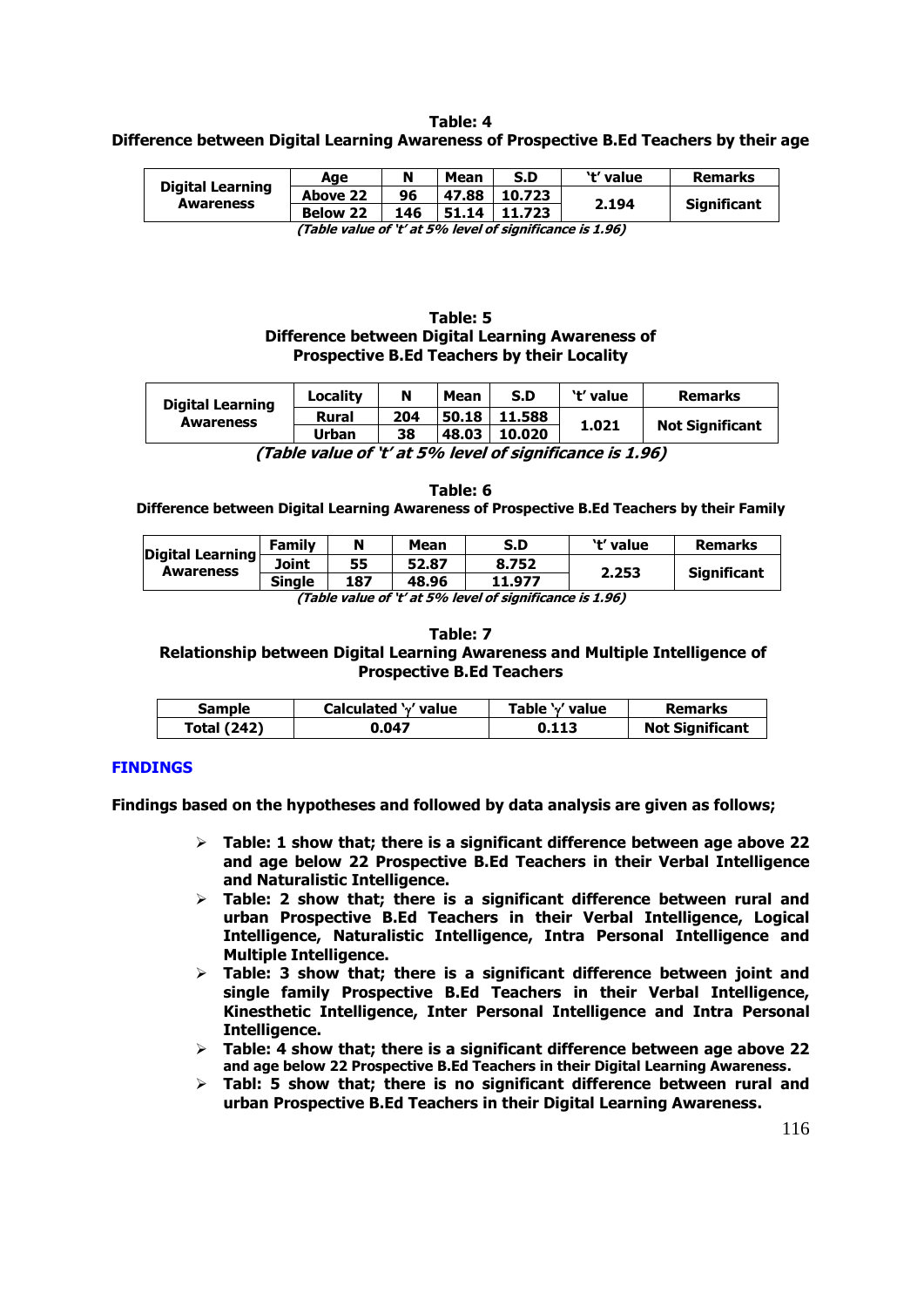- **Table: 6 show that; there is a significant difference between joint and single family Prospective Teachers in their Digital Learning Awareness.**
- **Table: 7 show that; there is no significant relationship between Multiple Intelligence and Digital Learning Awareness of Prospective B.Ed Teachers.**

#### **CONCLUSION**

**Based on findings; study shows that age below 22 Prospective B.Ed Teachers are better than age above 22 in their Verbal Intelligence and Naturalistic Intelligence. But rural Prospective B.Ed Teachers are better than urban Prospective B.Ed Teachers in their Verbal Intelligence, Logical Intelligence, Naturalistic Intelligence, Intra Personal Intelligence and Multiple Intelligence. But single family Prospective B.Ed Teachers are better than joint family Prospective B.Ed Teachers in their Verbal Intelligence, Kinesthetic Intelligence and Inter Personal Intelligence. Where as joint family Prospective B.Ed Teachers are better than single family Prospective B.Ed Teachers in their Intra Personal Intelligence. Where as, below 22 Prospective B.Ed Teachers are better than age above 22 Prospective B.Ed Teachers in their Digital Learning Awareness and joint family Prospective B.Ed Teachers are better than single family Prospective B.Ed Teachers in their Digital Learning Awareness. But there is no significant difference between rural and urban Prospective B.Ed Teachers in their Digital Learning Awareness and also there is no significant relationship between Multiple Intelligence and Digital Learning Awareness of Prospective B.Ed Teachers. So the findings conclude that younger aged prospective B.Ed teachers are making themselves to good level of Intelligence skills and Digital Learning awareness; which is the positive sign of better education of the nation.** 

#### **BIODATA and CONTACT ADDRESSES of AUTHORS**



**Dr. F. L. ANTONY GRACIOUS is Faculty of Physical Science Education in Bishop Agniswamy College of Education, Muttom, S. India. He has the teaching and research experience for the past seven years and still pursuing to do the best in the field of Education. He was awarded with Post Graduation Degrees and Doctoral Degree in Education from St. Xavier's College of Education (Autonomous), Palayamkottai.**

**Dr. F. L. Antony GRACIOUS, Assistant Professor in Physical Science Education, Bishop Agniswamy College of Education, Muttom, Knyakumari District, South India, INDIA Mobile: 91-9486135032 Email: [antonyfl.gracious@gmail.com](mailto:antonyfl.gracious@gmail.com)** 



 **Dr. F. L. Jasmine Anne SHYLA is Faculty of Computer Science Education in Babuji Memorial College of Education, Manavalakurichy, S. India. She has the teaching and research experience for the past three years and still pursuing to do the best in the field of Education. She completed Post Graduation Degrees in Education at Manonmniam Sundaranar University, Tirunelveli.** 

**F. L. Jasmine Anne SHYLA Assistant Professor in Computer Science Education, Babuji Memorial College of Education, Manavalakurichy, Knyakumari District, South India, INDIA Tel: 04651 – 221883 Email:** *78H***[jasminefl.anneshyla@gmail.com](mailto:jasminefl.anneshyla@gmail.com)**